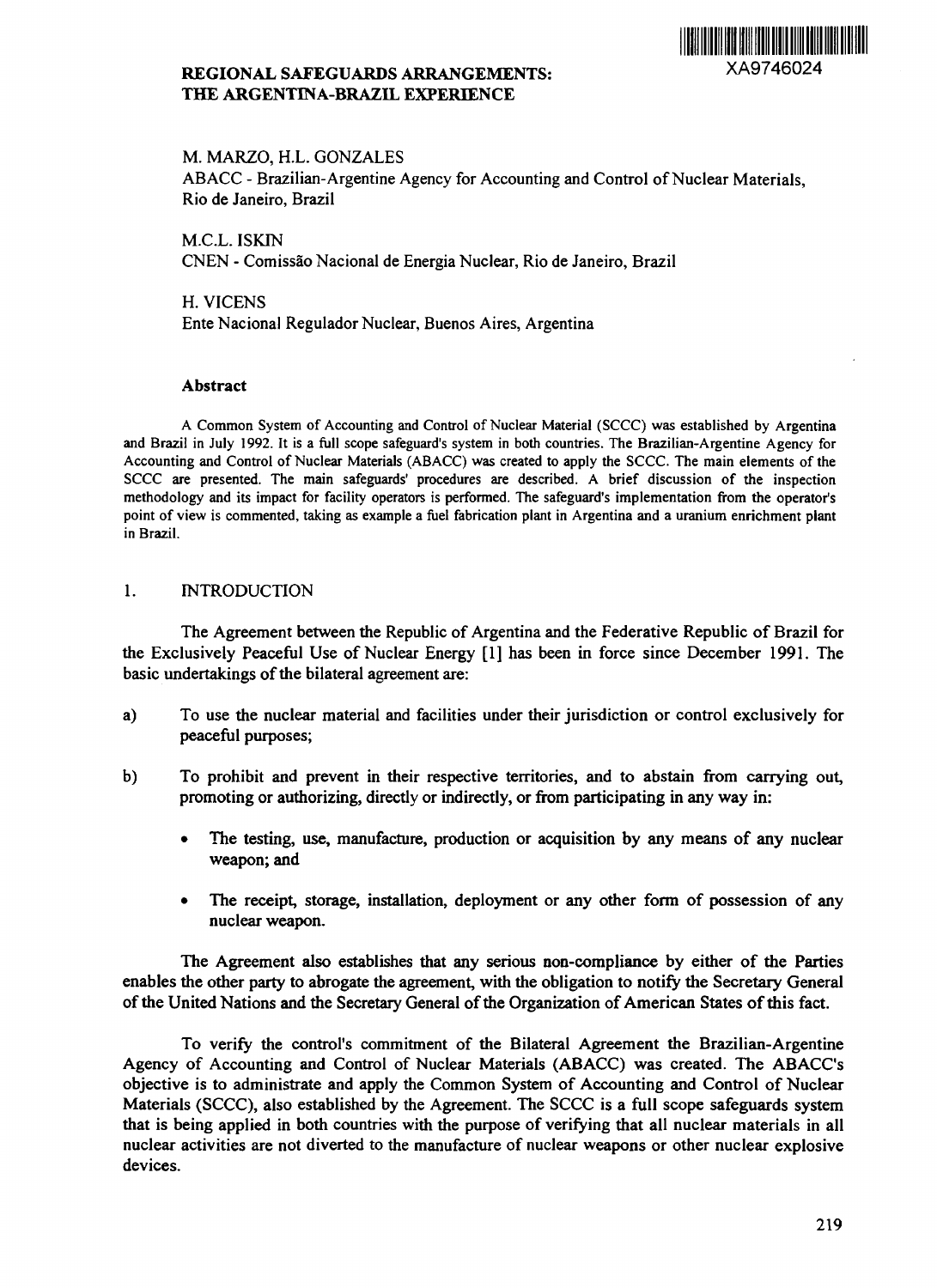Based on the Bilateral Agreement, a Quadripartite Safeguards Agreement among Argentina, Brazil, ABACC and the International Atomic Energy Agency (IAEA) [2] was signed in December 1991. This agreement is a full scope safeguards agreement, similar to INFCIRC/153 model agreements, and entered into force on March 1994 after its ratification by the Congresses of both countries.

The basic undertakings of the Quadripartite Agreement are: The acceptance by the State Parties of safeguards on all nuclear materials in all nuclear activities within their territories, under their jurisdiction or carried out under their control anywhere, for the exclusive purpose of verifying that such material is not diverted to nuclear weapons or other explosive devices.

The IAEA, in its verification, shall take due account of the technical effectiveness of the SCCC. Furthermore,

- The State Parties, ABACC and the IAEA shall co-operate to facilitate the implementation of the safeguards provided for in the Agreement.
- ABACC and the IAEA shall avoid unnecessary duplication of safeguard's activities.

The implementation of such a complex safeguards system with its several interfaces - IAEA, ABACC, National Authorities and Operators - requires a great effort and cooperation of all parties involved. This paper describes the status of this implementation, emphasizing its relevant aspects for nuclear fuel cycle facilities.

## 2. THE COMMON SYSTEM OF ACCOUNTING AND CONTROL - SCCC

The Common System of Accounting and Control of Nuclear Material (SCCC) is a set of procedures established by the Parties to detect, with a reasonable degree of certainty, whether the nuclear materials in all their nuclear activities have been diverted to uses not authorized under the term of the Bilateral Agreement.

The SCCC was conceived as a full scope safeguards system to be implemented by a central executive body (the permanent staff of ABACC), which is technically and financially supported by the Parties to carry out its duties. This system requires the concurrence of efforts of Operators, National Authorities and ABACC. The National Authorities play a significant and special role in the implementation of the SCCC: besides the usual activities at state level, each of them is the natural channel through which ABACC requires the services needed to perform control activities in the other country. With this conception, the SCCC requires very well established National Authorities, not only able to fulfill their responsibilities at a national level but also to support ABACC's activities (for instance, they need to expand their inspection capabilities to be able to provide ABACC with the necessary support to carry out inspection in the other country). This double role of the National Authorities is new in the safeguard's field. The technical support available from the two Parties embraces inspectors; consultants; equipment maintenance and calibration; preparation of standards, laboratory services and any other safeguards related study or service.

The SCCC consists of the General Procedures and the Application Manuals for each installation. The Application Manuals shall be negotiated between ABACC and the respective Country for each facility. The General Procedures contain the directives of SCCC. The adequate level of accounting and control of nuclear material, at each facility and other locations, shall be specified in the corresponding Application Manual taking into account the following parameters:

the nuclear material category, considering its relevant isotopic composition;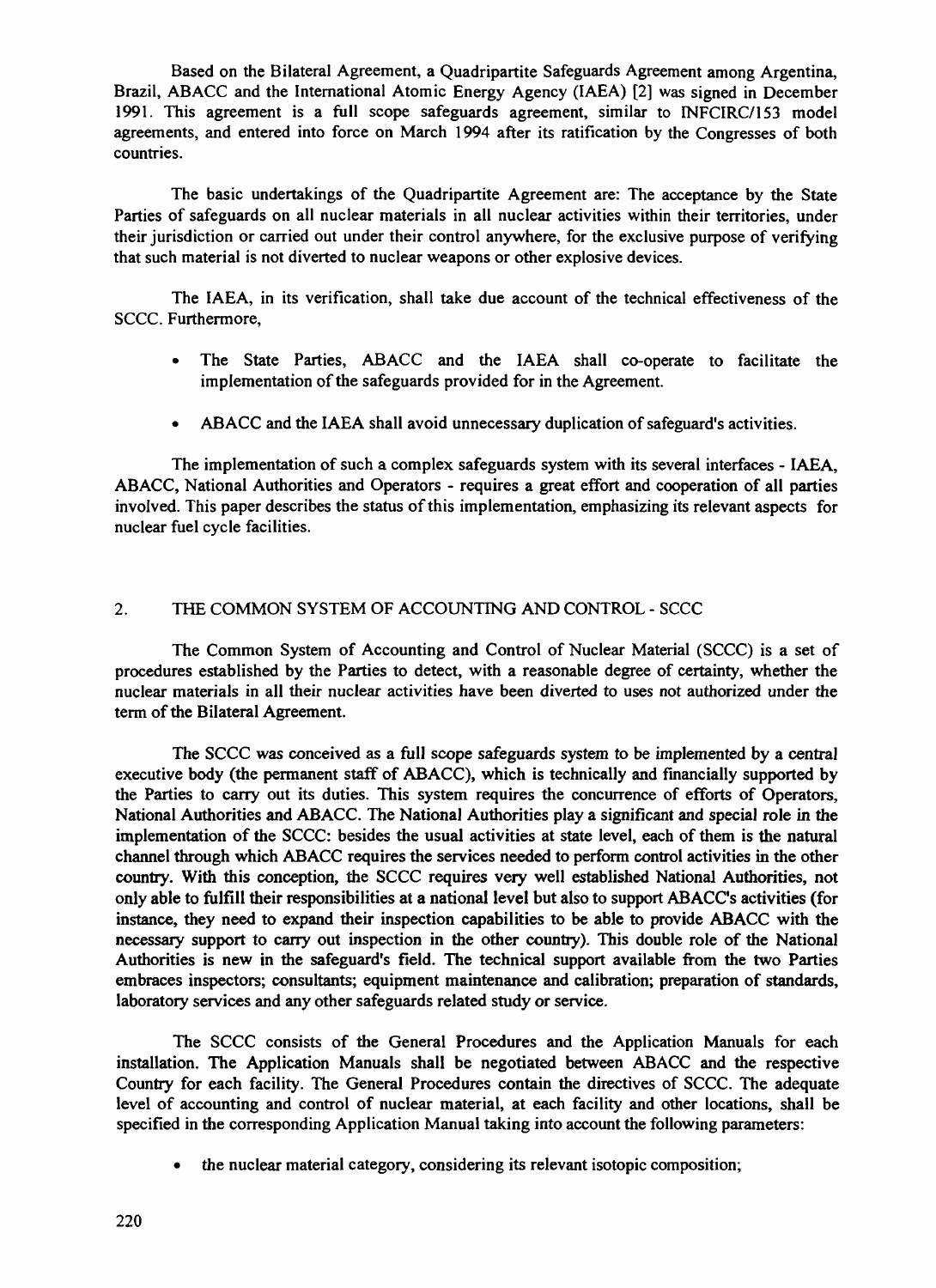- the conversion time;
- The inventory or annual throughput of nuclear material production.

The nuclear material accountancy shall be based on measurement systems compatible with the latest international standards and conforming to the SCCC objective.

ABACC is applying the criteria and procedures as needed to define the specific technical safeguard measures to be applied to a particular facility. The safeguards basic criteria and procedures adopted by ABACC do not constitute a rigid set of rules. Each specific case is studied and control measures are established taking into account the facility and the characteristics of the nuclear installations in each country. This approach is possible because of the small number of facilities to be safeguarded in both countries and permits ABACC to introduce modifications easily whenever necessary and to incorporate new safeguard's technologies, at present in development, but that could produce a considerable impact by increasing the effectiveness of safeguards.

As the Quadripartite Agreement demands a close coordination between the IAEA and ABACC, which, while avoiding unnecessary duplication of efforts, shall allow each Agency to fulfill its responsibilities and to reach independent conclusions, coordination meetings have been made between the two Agencies at the planning level. With this objective the "Guidelines for the Coordination of Inspection Activities between the Agency and ABACC" were agreed and are being applied. For example some equipment, either for being already installed at the facilities or rarely used or very expensive, must be shared between the two Agencies.

Table I describes the present situation of facilities and other locations in both countries.

## 3. THE ABACC INSPECTORATE

The inspections are performed on a cross national basis; Argentine inspectors carry out inspections in Brazil and vice-versa. The list of ABACC inspectors must be approved by its Board Directorate (Commission) among those suggested by the Governments of Argentina and Brazil. These inspectors do not work permanently for ABACC but are convoked by the Secretariat whenever necessary. The team of inspectors consists of 73 persons, 34 being Argentineans and 39 Brazilians. Part of the inspectors work for the State System and part of them are experts from the nuclear area which allows ABACC to count in its inspector's team on individual inspectors who have more experience in a particular type of facility, due to his/her routine job, and they are preferably selected for inspections in that kind of facilities.

This is one of the main advantages of this system since the experts are familiarized with the type of facility to be inspected. The average level of relevant technical experience of the inspector's staff is around 8 years. Another advantage of this staff of inspectors is the great responsibility they accept and assume in performing inspections in the name of their country.

Each technical sector of ABACC takes care of training courses for the inspectors in a specific field. So training in measurement techniques and equipment operation, accountability activities, preparing inspection reports, data bank uses and workshops involving physical inventory verifications (PIV) for a particular type of facility are some of the formal training courses developed by ABACC.

From the practical experience obtained in implementing the SCCC and the ABACC, several aspects can be highlighted: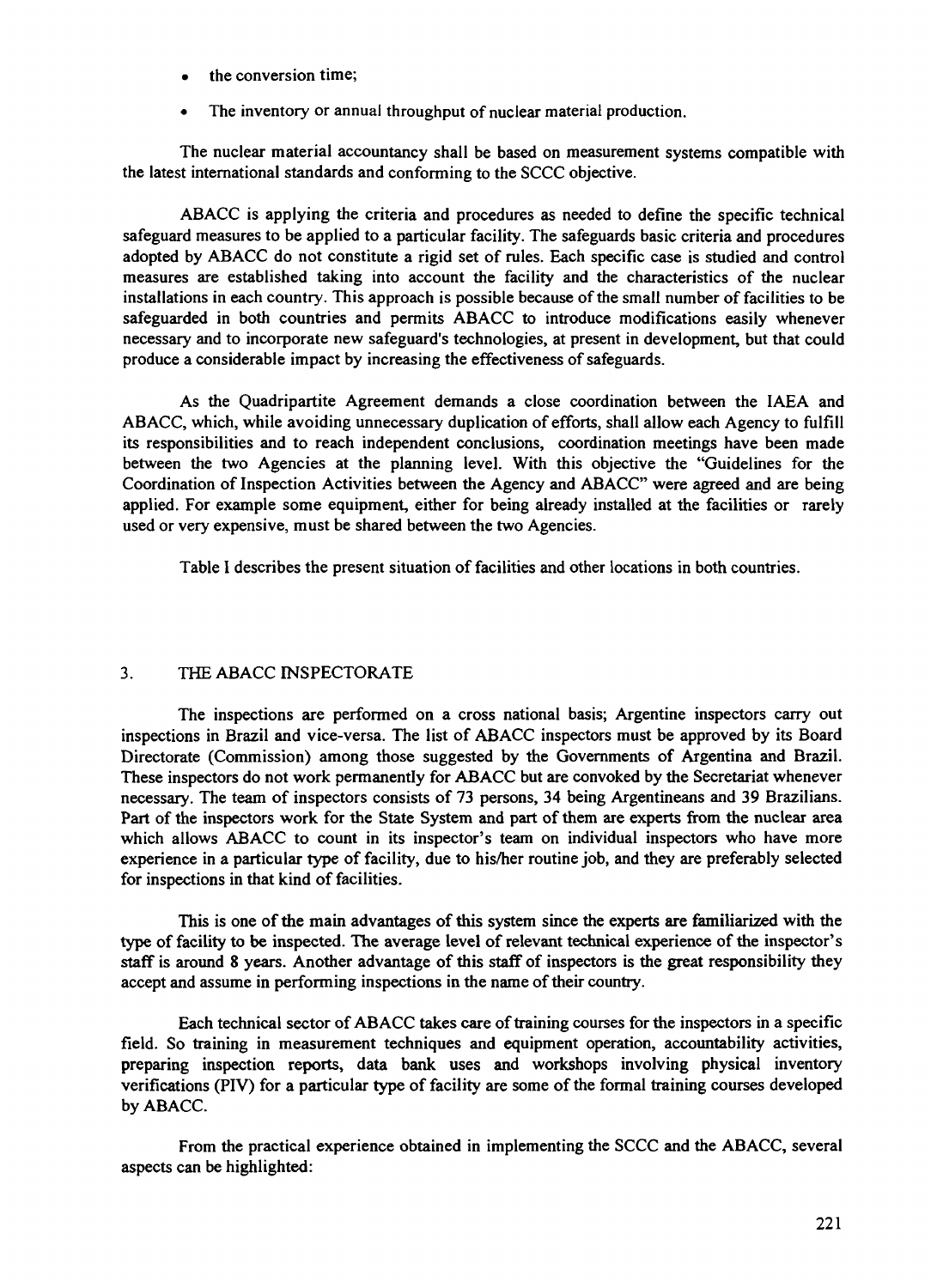- As the inspection staff is formed not only by safeguards experts but also by experts on design and on operation of installations, the Secretariat designs generally an inspection team formed by a safeguard expert and an expert on the type of facility to be inspected. As a consequence, the verification that the facility is operating as declared initially by the operator is more effective.
- A facility operator who performs an inspection in the other country will understand  $\bullet$ better the difficulties of the safeguards implementation in this type of facility, and after the inspection will try to improve the safeguards elements in its facility (record and report systems, measurement systems, etc.). This feedback is significant to improve the application of the control system.
- The technical cooperation between the two countries encompasses several applications of  $\bullet$ nuclear energy. As a consequence, the people involved in the various applications are known by the other country. This fact is important to increase the confidence and the effectiveness of the control.
- As the inspectors do not work full time for the Secretariat of ABACC, the pre-inspection  $\bullet$ activities and the preparation of inspection reports are very important steps. The reports have to be detailed and completed in order to enable a follow-up of solution of discrepancies and anomalies and to guaranty the continuity of the knowledge of the situation. As a consequence, a considerable fraction of the inspection effort is expended at the ABACC Headquarters.

## 4. INSPECTION ACTIVITIES AT FUEL CYCLE FACILITIES

Using the inspection effort defined for each facility and taking into account the facility operational program, an annual general inspection program is prepared by the Operations area of ABACC. According to the type of facility, the following activities could be performed:

- Verification of physical inventory and of inventory changes through independent measurements;
- Reports and records examination; • Reports and records examination;
- Confirmation of the absence of material borrowing;  $\bullet$  $\mathcal{L}_{\mathcal{A}}$  absonce of the absence of material borrowing;
- $\bullet$  $\mathcal{A}$  and use of containing and surveillance measures;  $\mathcal{A}$
- Verification of the operator's measurement system; • Verification of the operator's measurement system;
- Discrepancies and/or anomalies follow-up;  $\bullet$ • Discrepancies and/or anomalies follow-up;
- Preliminary material balance evaluation;  $\bullet$ • Preliminary material balance evaluation;
- Verification of design information as necessary.  $\mathcal{L}$  is design information as necessary.

After the inspection, the inspectors have to prepare the inspection report at ABACC Headquarters. While the inspection report is being prepared on a computer, the ABACC's inspection data bank is automatically up-dated.

The samples collected by the inspectors during the inspection are analyzed on a cross basis in laboratories in Argentina and Brazil. In order to constantly check the status of these laboratories, the ABACC Technical Support area keeps running an inter-comparison program.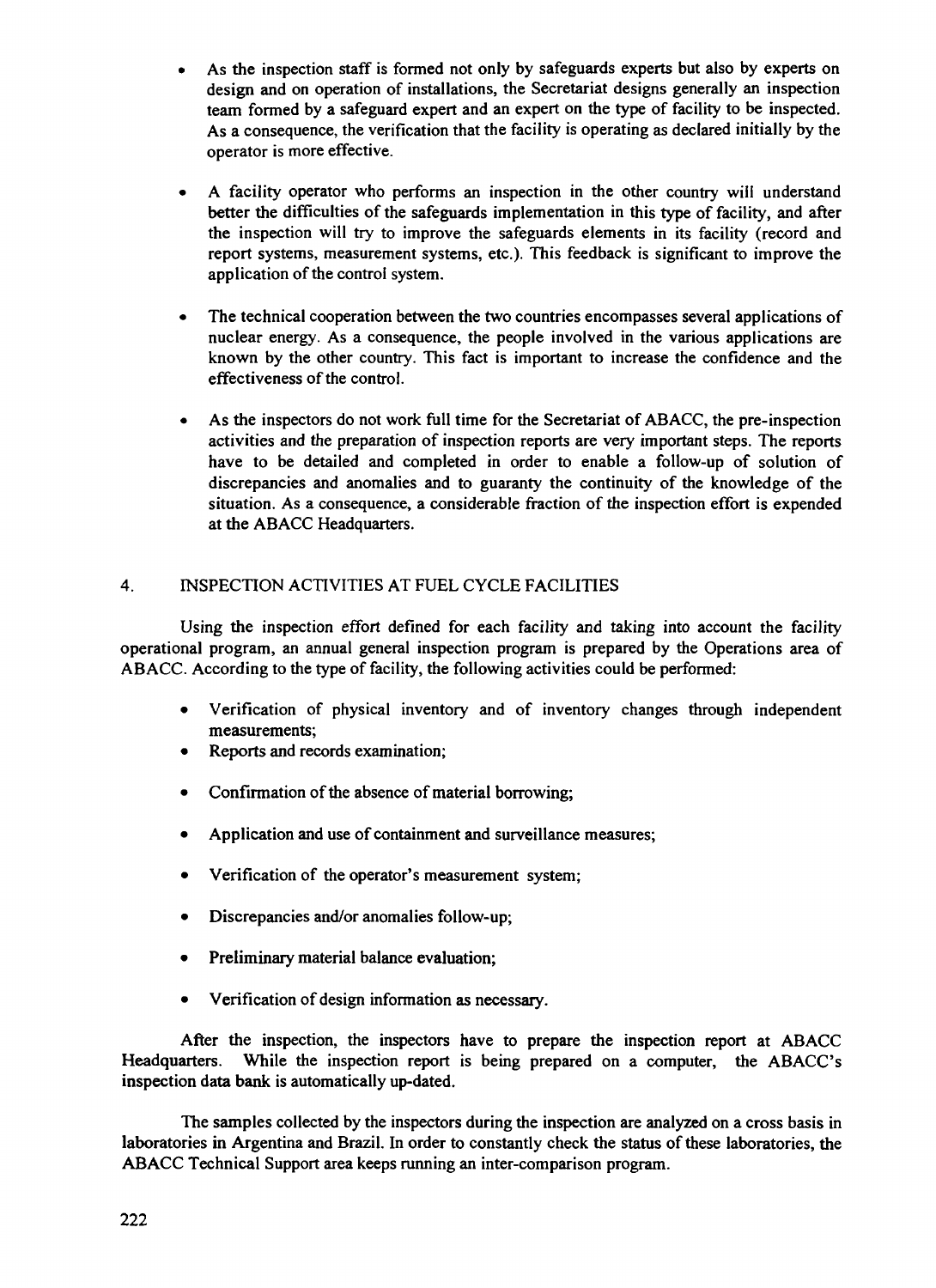The first evaluation of the inspection is made by the inspector in the field, and they try wherever possible to solve the pending problems immediately. The Planning and Evaluation Officers are responsible for the final evaluation and for preparing the notification of the inspection results to the State.

Table II presents the number and type of inspections that were carried out by ABACC in the last three years, in compliance with their objectives. In order to study the impact of the safeguards activities on the facility operation, it is important to observe the inspection effort for some relevant installations. As examples considered in this paper, one considers the fuel fabrication plant in Argentina (CONUAR) and the centrifuge enrichment plant in Brazil (LEI). In CONUAR, ABACC normally performs one PIV and 3 interim inspections per year with a total inspection effort of 21 PDI.

LEI is a small centrifuge enrichment plant, whose safeguards approach is complex, essentially due to the verification that the facility is operating as declared. In order to verify the inventory and internal and external flow of material, ABACC is performing one PIV and 5 interim inspections per year. Additionally, ABACC performs 3 unannounced inspection per year. The total inspection effort amounts to approximately 30 PDI.

| Type                               | Argentina | <b>Brazil</b> | Total |
|------------------------------------|-----------|---------------|-------|
|                                    |           |               |       |
| <b>Conversion facilities</b>       |           |               | ጸ     |
| <b>Enrichment facilities</b>       |           |               |       |
| <b>Fuel fabrication facilities</b> |           |               |       |
| Power reactors                     |           |               |       |
| <b>Research reactors</b>           |           |               | о     |
| <b>R&amp;D</b> facilities          |           |               |       |
| Critical/sub critical units        |           |               |       |
| Storage facilities                 |           | 7             |       |
| LOFs on fuel research              |           |               |       |
| LOFs on reprocessing research      |           |               |       |
| LOFs analytical lab.               |           |               |       |
| Other LOFs                         |           |               | 4     |
| total                              |           | 30            | 61    |

## TABLE I. FACILITIES AND LOFs IN ARGENTINA AND BRAZIL

## TABLE II. ABACC'S INSPECTIONS

| Inspections                     | 1994 | 1995 | 1996 |
|---------------------------------|------|------|------|
| DIQ Verification                | 73   | c    | x    |
| PIV and interim verifications   | 113  | 139  | 151  |
| <b>Total Inspection Number</b>  | 186  | 144  | 159  |
| Inspection Efforts (B)<br>(PDI) | 562  | 683  | 626  |
| Inspectors Availability (C)     |      |      |      |
| (person-day)                    | 1506 | 1489 | 1411 |
|                                 | 2.7  | 22   | 2.3  |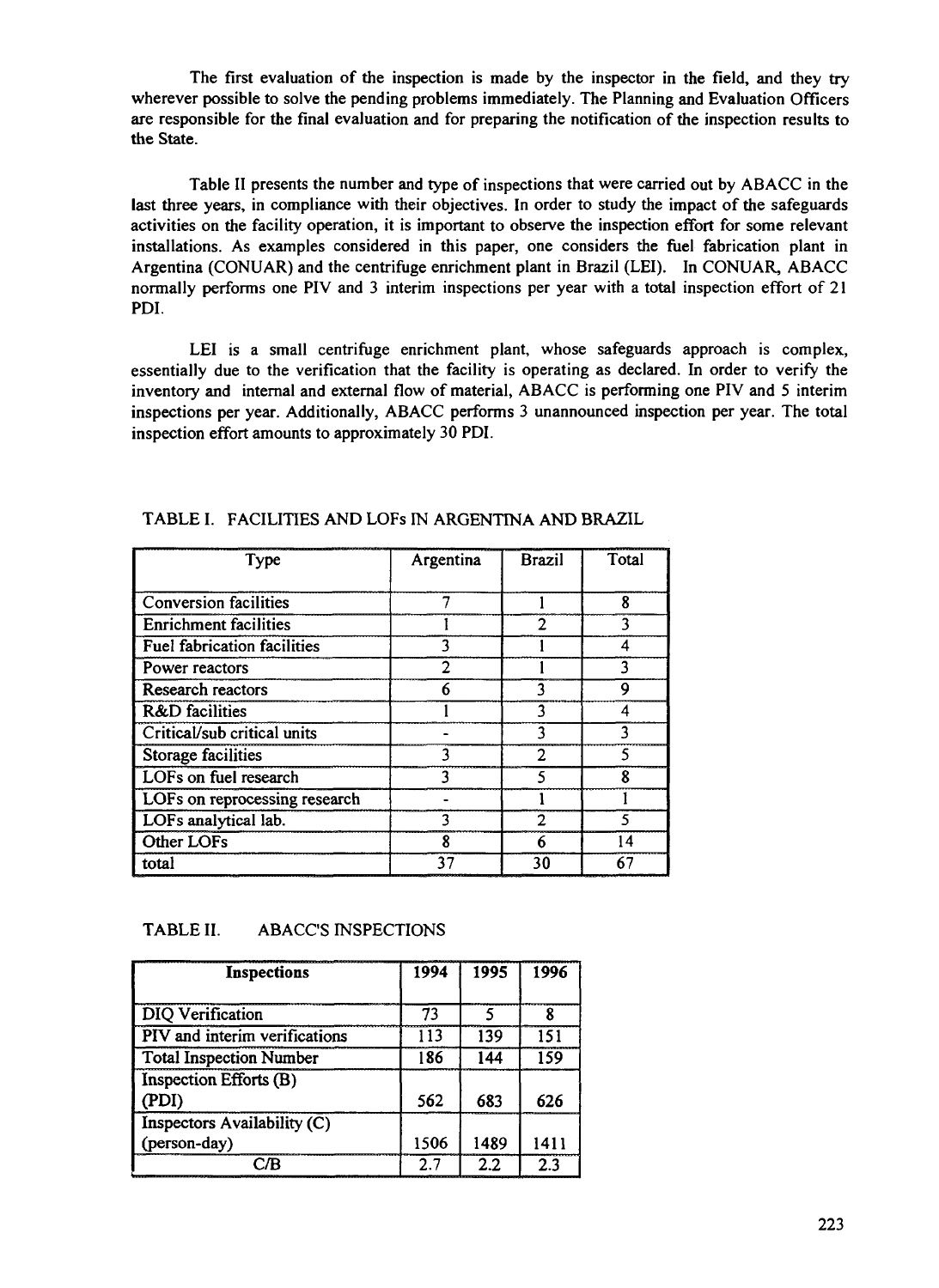The main direct inspection costs are: travel (air fare, per diem, and associated expenses); salaries of inspectors while on duty travel and for performing inspection-related duties at ABACC Headquarters (This cost is covered directly by the Countries); destructive analysis of samples taken during the inspections, including the transport costs; NDA equipment, including maintenance and spare parts; Containment and surveillance equipment, including spare parts and maintenance, production and verification of seals, associated duty travel and staff salaries. In addition, one shall consider all costs connected with the inspection efforts, i.e. management, negotiations, data processing, evaluations, etc. Currently, ABACC has 10 staff members in the professional category, 2 administrative officers and 7 staff members in the service category.

## 5. IMPACT OF THE CURRENT SAFEGUARDS ACTIVITIES ON THE FACILITY OPERATION

#### **5.1. The Brazilian point of** view

Before the SCCC implementation, Brazil had 2 safeguards agreements: INFCIRC/110 (Brazil-IAEA-USA) and INFCIRC/237 (Brazil-IAEA-Germany). Both follow the guidelines of the old safeguards system (INFCIRC/66.Rev2). Nuclear material should be submitted to safeguards, if it is being or has been: supplied under the agreement(s), produced, processed or used in a facility that has been supplied under the agreement(s), or produced in or by use of safeguarded nuclear material.

When the SCCC began to be implemented, several changes occurred. All the nuclear material in the country came under the control of this system, provided it had the composition and purity suitable for fuel fabrication or for isotopic enrichment. Consequently, there was an increase in the work demand. All the facilities submitted the Design Information Questionnaire (DIQ) to ABACC. The facilities already under safeguards of the old agreement reviewed and updated the information adapting to the new DIQ format, and the other facilities had to prepare a new document.

A new reporting system was adapted using the documents Inventory Change Report (ICR), Material Balance Report (MBR) and Physical Inventory Listing (PIL). The accounting records had to be modified to comply with the new rules and conventions of completing the updated reports. As a result, it was necessary for the National Authority to develop a standard General Ledger for all nuclear facilities, to comply with the reporting system, in addition to allowing to sent the reports to ABACC through information technology.

Significant efforts were made in order to optimize, standardize and automate the accounting systems, of Brazilian nuclear facilities. The nuclear facility operator training, has successfully been aimed at implementing a unified system. This made it possible for the National Authority to have efficient control and fulfill deadlines agreed upon by ABACC and the Agency regarding the presentation of accounting reports.

The Initial Physical Inventory Taking (PIT) of all nuclear facilities was established. Subsequently, inspections of Physical Inventory Verification were carried out by ABACC. There was a need for the facilities to establish or to improve a system of measurements to determine the quantities in the inventory of nuclear material and the variations for each material balance area.

Regarding the notifications of exports, imports and transfers between Argentina and Brazil, new rules have been established in the SCCC and in the Quadripartite Agreement, obliging the facilities to send Annual Operational Programs to both agencies. The date that the physical inventory is to take place must be stipulated and communicated. Because of all the new measures of the SCCC, both the Brazilian National Authority and the facility operator have had to increase man power in order to carry out all the commitments.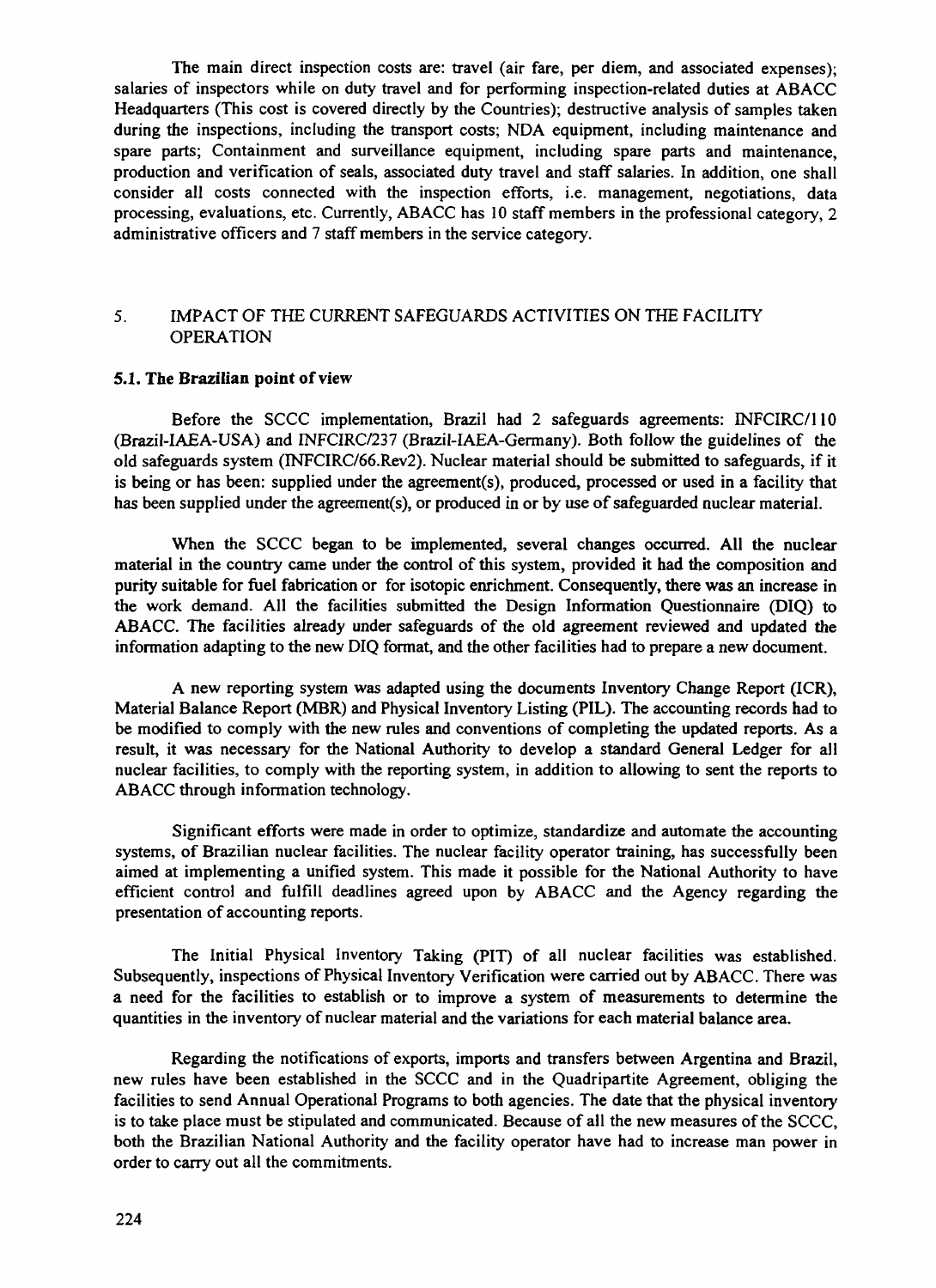#### A Case Example: The Uranium Enrichment Plant in Brazil

In the development of the nuclear fuel cycle, Brazil has opted for the uranium enrichment centrifugation method. The process of research and development has been carried out by the Brazilian Nuclear Energy Commission (CNEN) and the Brazilian Navy since the early 80's. The Isotopic Enrichment Laboratory - LEI, began to operate in 1987 for testing centrifuges in cascade mode. The laboratory has three small cascades operating independently with a reduced inventory of about 0.2 significant quantity. In 1989 the enrichment laboratories came under the National Safeguards control. The national inspections are carried out by the Safeguards Division of CNEN.

Before the creation of ABACC, a group of Argentinean and Brazilian experts from the enrichment and safeguards areas, was created to develop a safeguards approach for enrichment facilities in both countries. A preliminary project of nuclear material control for LEI was prepared taking into account the technological and commercial secrets involved. The separative work capacity of each centrifuge and its physical and structural aspects are considered to be secret. Consequently, the cascades are surrounded by panels to avoid the machines being observed. In addition to this, inspectors are not permitted to identify the cylinders connected to the feed and withdraw stations, as this data would allow to determine the centrifuge separative work capacity. When ABACC started its operation, the group of experts was designated group of consultants of ABACC.

LEI constitutes one Material Balance Area (MBA); during the PIT the process operation is interrupted and all nuclear material transferred to the storage area. The feed cylinders cannot be connected to the process before they are made available for verification; the product and tails cylinders cannot be shipped out or blended before they are made available for verification. ABACC verifies the operator total uranium and U-235 mass balance. As the operator considers the individual cascade capacity a sensitive information, the mass balance is evaluated for the whole laboratory. ABACC performs 4 to 6 interim inspection per year. During the interim inspections, ABACC will verify the flow of nuclear material. The operator undertakes to present during the interim inspection for ABACC verification (i) the UF<sub>6</sub> that will feed the facility during the time until the next inspection, and the UF<sub>6</sub> product and tail produced since the last inspection. So the operator prepares a kind of buffer, i. e. a temporary  $UF_6$  storage of all material processed or to be processed in the facility in the period between two inspections (in general two or three months). These activities will be supported by a C/S System, that confirms that only verified feed cylinders are connected to the F/W stations. Further, ABACC considers a frequency of three non-announced inspections (LFUA type) per year to the cascade's area to verify that there are no additional feed or takeoff points inside the cascade area, no  $UF<sub>6</sub>$  containers are present and no connections between the cascades. The inspector's access may be delayed not more than 2 hours after official request for it. When the Quadripartite Agreement (INFCIRC/435) entered into force, the IAEA adopted the same methodology as ad-hoc procedures. Currently a safeguards approach for LEI is being negotiated between ABACC, the IAEA and Brazil, the main difficulty being the scenario of accumulation of nuclear material behind the panels. Alternatives of control are being studied such as a perimeter control approach and the development of non-destructive measurement for detecting nuclear material behind the panels. In the framework of Program 93+2, Part 1, the Agency performs periodically environmental sampling at LEI.

#### 5.2. The Argentinean point of view

#### A case example: The Fuel Fabrication Plant

The fuel cycle in Argentina has been designed to cover the requirements of the On-Load Nuclear Power Plants using natural or 0.85% enriched uranium fuel elements. The CONUAR S.A. Fuel Element Fabrication Plant with its three fabrication lines (Atucha type natural and enriched uranium fuel elements, and natural uranium Candu type), is where the whole line of fuel elements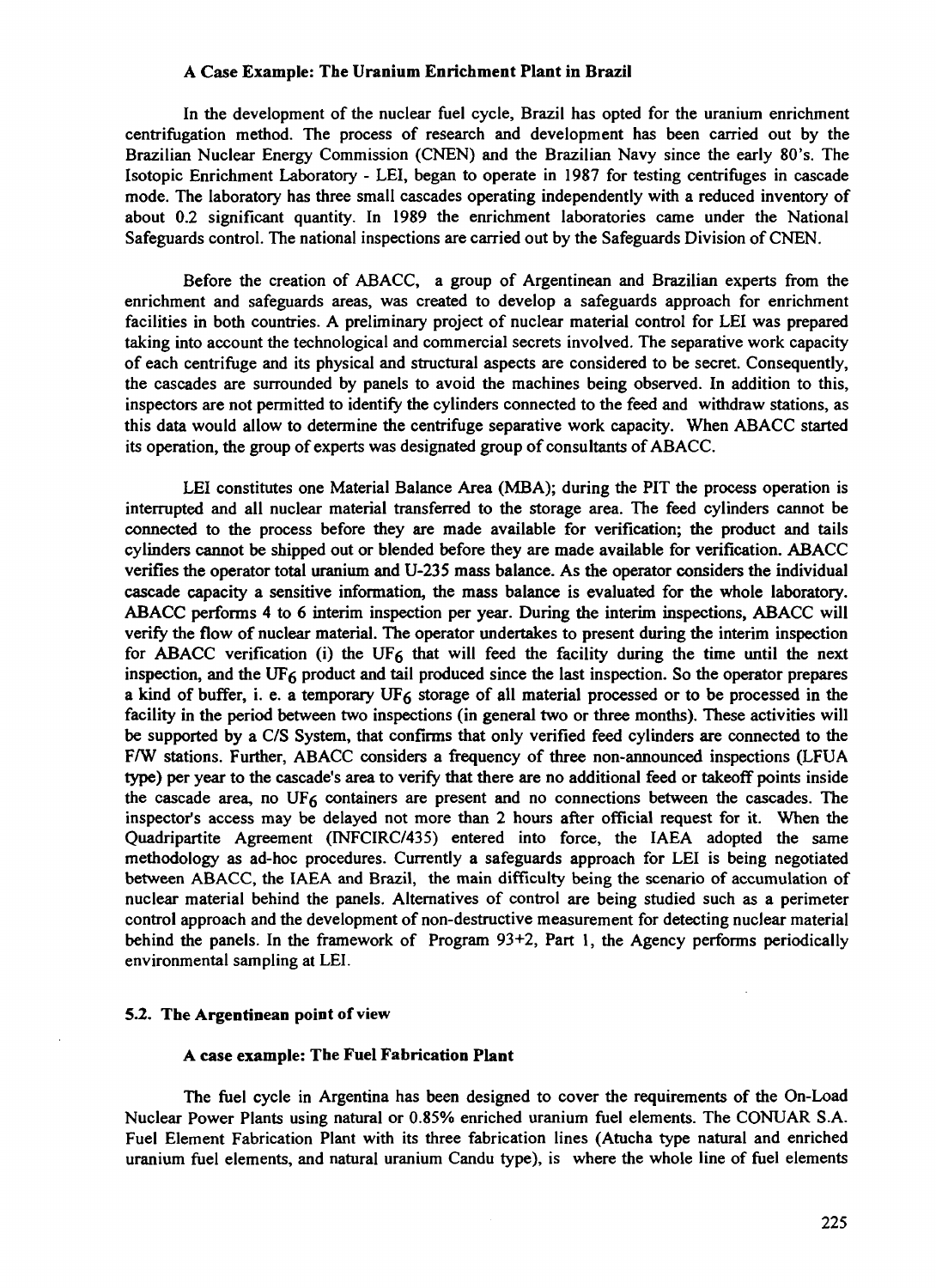required by Atucha and Embalse Nuclear Power Plants is fabricated, using as raw material the uranium oxide produced at Cordoba's Conversion Plant.

CONUAR is located at the Ezeiza Atomic Centre, in the outskirts of Buenos Aires; the Atucha-I Nuclear Power Plant (NPP) is located in Lima about 100 km from Buenos Aires; the Embalse NPP and Cordoba Conversion Plant are located in different points of the Cordoba Province, at a distance of 800 km from CONUAR. From a point of view of safeguard's application, these installations are very narrowly related. In the Candu Reactor, fuel elements imported by CONUAR are also being used.

In the Southern part of the country, at a distance of 2000 km from Buenos Aires, the Uranium Hexafluoride Conversion Plant is located, that uses as raw material  $U_0$  natural powder. For this reason it is entailed to CONUAR.

In CONUAR all metallurgical processes required for obtaining the oxide uranium sintered pellets and the fuel elements assembling are performed. In the particular case of Atucha's fabrication line, as long as the new Atucha type fuel fabrication with enriched uranium is not completed, it is working alternatively with natural and enriched uranium at 0,85%, depending on the requirements.

### **Safeguards approach and implementation** experience

For the nuclear material control, CONUAR works as one material balance area, in which an annual Physical Inventory Verification (PIV) inspection is performed. Interim inspections for the verification of inventory changes are also performed. The pellet loading station is controlled to detect the diversion of nuclear materials into the MUF through the evaluation of the material balance equation.

Likewise, to cover the scenario of material borrowing, simultaneous random inspections to the  $UO<sub>2</sub>$  powder storage in the fuel element fabrication plant are performed, due to the PIV in the Cordoba Conversion Plant or in the UF<sub>6</sub> Conversion Plant at the Pilcaniyeu Complex, or to the fuel elements storage, due to the PIV in the NPP's. During the PIV in CONUAR, simultaneous inspections in some of the above mentioned facilities are foreseen.

From the operator's and National Authority's point of view, the safeguards application implies to take the necessary and appropriated control measures to minimize the impact in the facility's normal operation. Particularly in relation with the PIV inspections, the following has been observed:

- a) The need to interrupt production;
- b) Some materials are not fully accessible for verification;
- c) Lost of Quality Assurance of items selected for verification (fuel elements already assembled); and
- d) Large number of national inspectors is necessary for the simultaneous inspection of the Fuel Fabrication Plant and others in order to satisfy the borrowing criteria.

The interim inspections for the verification of national and international transfers, of other inventory changes and of other strategic points have also an impact on the facility's operation and appropriated actions are required to minimize it. In general, the following must be considered:

a) The need of advanced notification;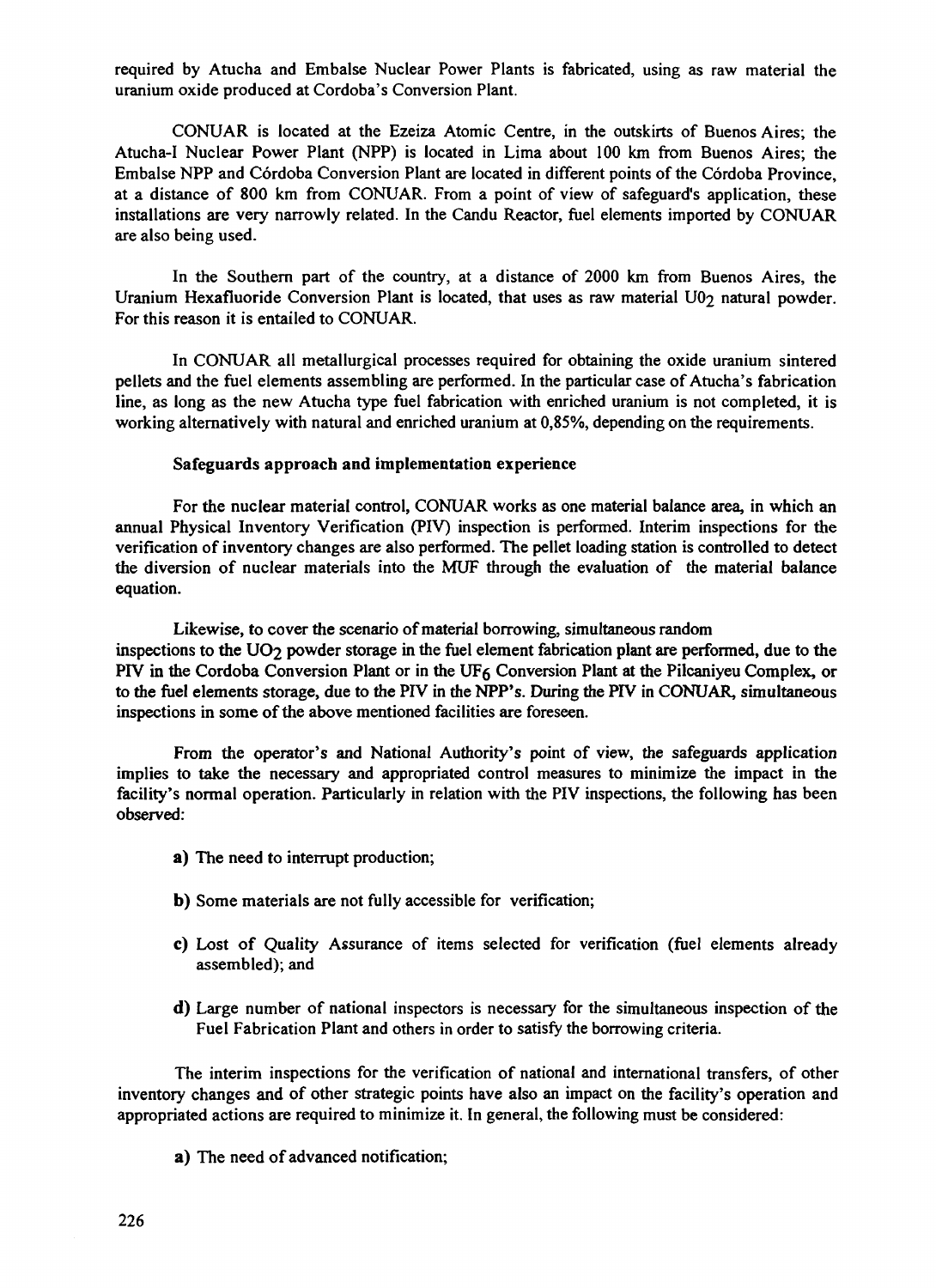- b) The eventual lost of Quality Assurance of the fuel elements;
- c) Compatible criteria of the international control organizations (ABACC, IAEA) to perform the verifications; and
- d) Difficulties on the verification of the pellet loading station for operative reasons.

To minimize the impact of the facility shutdown and the partially accessible material, the physical inventory taking (PIT) is performed together with the National Authority, starting with the homogenization, pressing and sintering sectors. These are under normal operational conditions, since previously the UO<sub>2</sub> amounts required to keep them functioning are reserved and the rest of the installation is shutdown. The activity starts with the records audit and goes on with the inventory taking of the  $UO<sub>2</sub>$  powder, of fuel elements ready for transfer, of fuel rods, and of pellets at loading stations. The PIT ends in the press, homogenization and sintered zones, whose operation is finally interrupted until the verification by the IAEA and ABACC are performed. The inventory so established and the information from the homogenization operational records allow to estimate the amount of material partially accessible and the Material Unaccounted For (MUF) of the facility. If the values result unusually high and exceed the acceptable limits for a PIV, the National Authority requires the homogenization's total discharge, although such operation will considerably delay the Plant re-start. The ABACC's and IAEA's verifications start in this area and follow an inverse course in order to liberate the plant as soon as possible.

The verification of fuel elements contained in shipping containers requires the opening of some boxes and the handling of fuels for identification and measurements. In this occasion the quality assurance granted by the manufacturer could be lost. This is especially conflictive in the case of imported fuel. In this case, the nuclear material verification (with the present methods) could produce a prejudice to the fuel fabrication plant in case of an eventual posterior rejection by the installation.

The simultaneous inspections to cover the scenario of the nuclear material borrowing result practically in short-notice inspections, with approximately 12-hours notice for distant facilities. This requires a fast logistic co-ordination and the availability of national inspectors.

In relation with the verification of domestic transfers, the methodology applied by the IAEA requires the presentation of a detailed operational program with the dates on shippings and receipts to allow the planning of such inspections. Usually, such a program is not available within the previously required time and, besides that, for contractual reasons, last time changes are very frequent. This forces a permanent program updating, but under some circumstances it is not possible to notify in advance as required (~4 days).

To validate the verification of the shipment at the conversion plant as well as the receipt at the fuel fabrication plant, the IAEA seals the containers at the shipping facility and verifies the seals at the receiver facility. If a container seal is broken during the transport, the IAEA verifies 100% of the material contained in this container and verifies the rest of the population with an average detection probability for gross and partial defect for natural uranium, or with an average detection probability for gross, partial and bias defect for enriched uranium.

In the case of fuel element transfers, due to the Quality Assurance reasons before mentioned, the shipping cask is sealed at the shipping facility and the fuel elements are verified at the NPP with an average detection probability for gross defect for natural uranium, and with an average probability for gross and partial defect for low enriched uranium. Since the IAEA current criteria do not require the verification of fuel element receipts at OLRs, this practice normally generates an additional safeguards activity in the NPPs.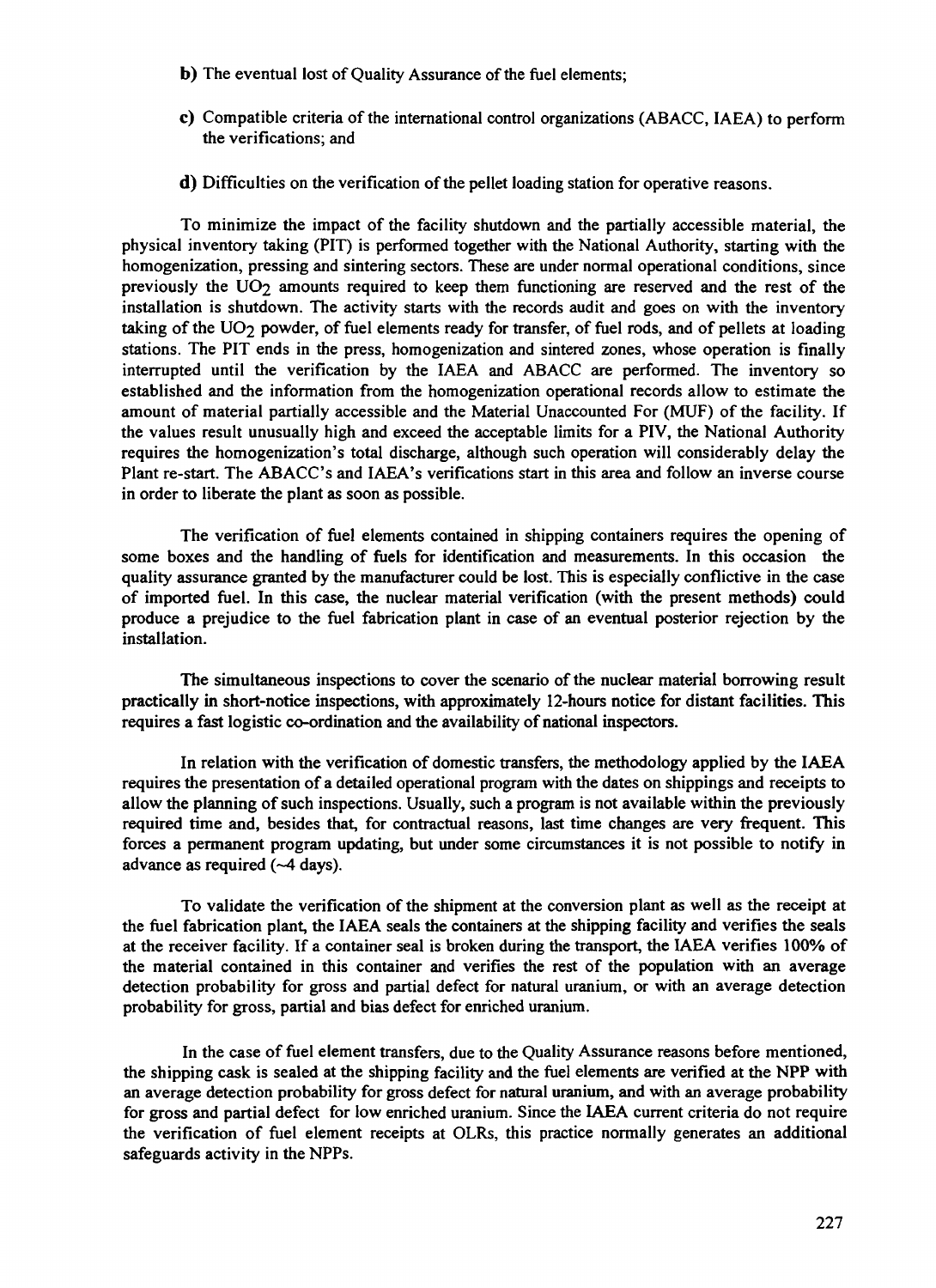The nuclear material involved in domestic transfers is verified with another methodology by ABACC. During the PIV and interim inspections, ABACC verifies the material received since the previous inspection and the material expected to be transferred until the next inspection. Although this methodology is appropriate for the stratum of  $UO<sub>2</sub>$  powder and fuel elements of the Atucha type, the Candu fabrication line works with a very small accessible stock material. For this reason, to verify the stock could be necessary to open the boxes with the consequent eventual loss of Quality Assurance and the generation of additional costs. A similar problem occurs with imported materials.

The differences between the two organizations in the verification of transfers introduce problems in the co-ordination of inspections and, in some cases, two different inspections are performed simultaneously in the same facility.

In some interim inspections pellet sampling is performed at the pellet loading station. As the Atucha line alternates campaigns of natural and enriched uranium, the verification of this strategic point requires an appropriate planning from the control organizations and a periodic updating of the operative program.

#### Proposed Solutions

To decrease the impact of inspections due to the borrowing scenario, the National Authority has recommended the simultaneous PIT in all conversion and fabrication facilities. Simultaneous inspections to the NPPs are also foreseen, when the fresh fuel inventory is higher than a significant quantity. This procedure has been applied for the second consecutive year and it diminished the interference with the plant's operation, has improved the co-ordination between control organizations and has allowed to rationalize costs for the National System of Accounting for and Control of Nuclear Materials.

The problems related to quality assurance of national or imported packaged fuel that has to be verified have been temporarily solved by the application of seal in CONUAR and the posterior verification at the NPP. A final solution to this problem that should contemplate the operational constraints of the facility and the PIV's requirements, needs the implementation of non-destructive methods for the verification of material contained in a transport container and the modification of the present safeguards criteria.

The problems related to the verification of domestic transfers and the possible solutions are still being studied. The goal is to minimize the need of advance notifications, to optimize the inspection's effort associated with these verifications, to improve the co-ordination between ABACC and the IAEA and, fundamentally, to minimize intrusive practices in the facility operation.

It shall be mentioned that the inspection effort to the initial part of the nuclear fuel cycle in Argentina is significant. The new safeguards measures should allow more efficiency in safeguards application without decreasing, rather incrementing, its effectiveness. For this objective it seems to be important to revise the safeguards approaches and criteria for the facilities involved, as well as strengthening measures, including other measurement methods.

### 6. CONCLUSIONS

ABACC is applying its safeguards system in a way to balance conveniently the safeguards effort depending on the relevancy of the concerned nuclear activity.

In principle, the regional system may contribute in many ways to enhance the safeguards, which can be summarized as follow: